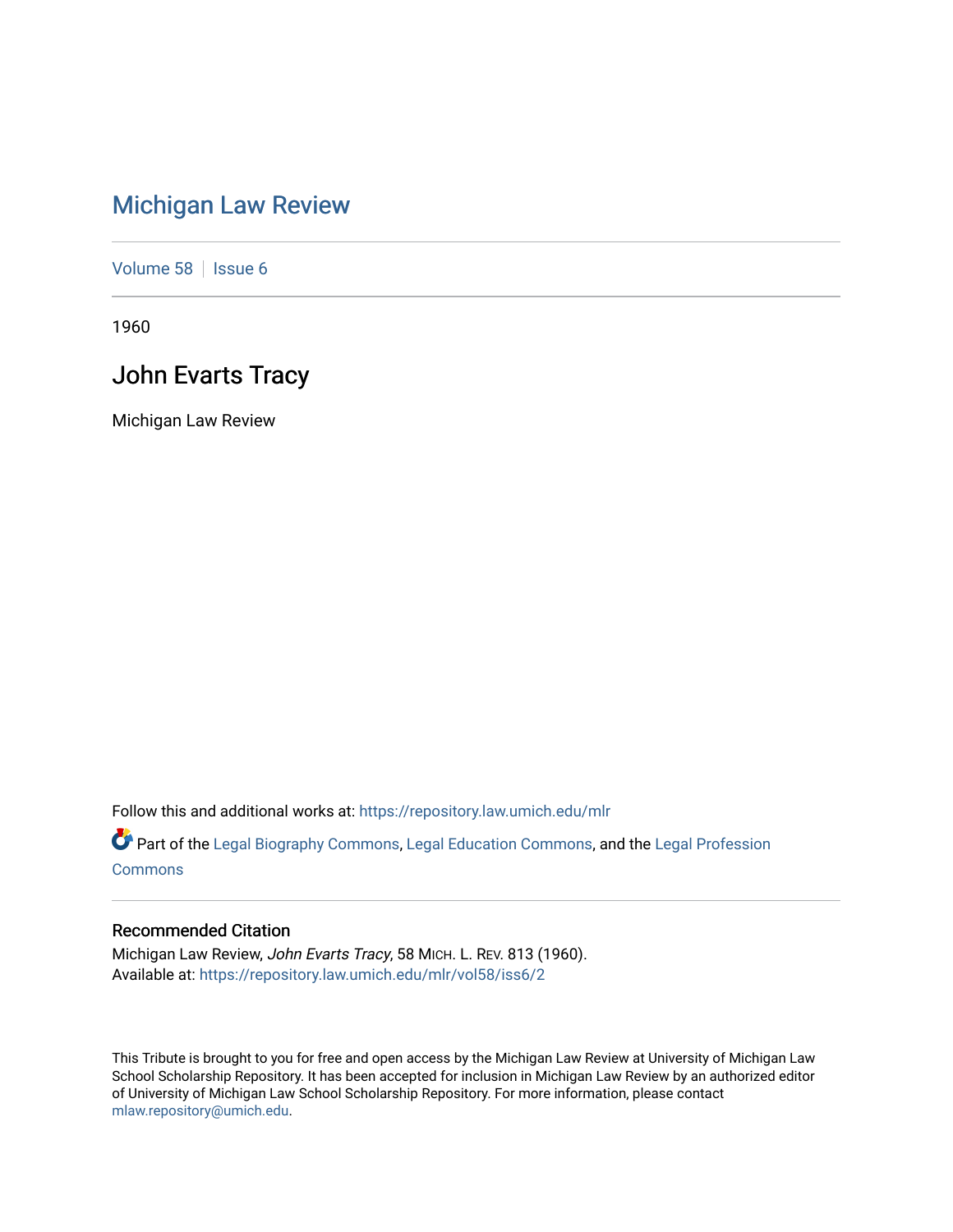# **MICHIGAN LAW REVIEW**

Vol. 58 **APRIL 1960** No. 6

*This issue is dedicated to the memory of John Evarts Tracy* 

#### JOHN EVARTS TRACY

 $\int_{\frac{2\sigma}{c}}$ OHN Evarts Tracy, for twenty years a member of the University of Michigan Law School, died on December 31, 1959, at the age of seventy-nine. We, his colleagues, hereby record our sympathy for his widow and for those whom he fondly called "his children," our pride in his achievements as a successful law teacher and writer, and our gratitude for the privilege of association with a man whose generosity and goodness never failed to make their impact upon all who knew him.

Two years before his death, Professor Tracy completed his *Autobiography.* Not written for general distribution, it conveys the spirit of the man in a way no impersonal record ever could. It reveals more of John Tracy than we had known, and we have felt free to quote from it.

After many years of successful trial practice in various parts of the United States, John Tracy was appointed to the Law Faculty in 1930. He described his coming to Ann Arbor:

"Among the friends I had made in my practice in Chicago was Wilson Mills, an attorney in Detroit. . . . He was anxious to have me come to or near Detroit and, hearing that the professor of Corporation Law at the University of Michigan was about to retire, he wrote the Dean of the Law School, suggesting that I be invited to take his place. The dean replied that the place had already been filled, but suggested that he would like to meet me. So, on one of my business trips to Detroit, I went out to Ann Arbor and met Dean Bates, who showed me around the campus and said that he would like to have me come to Ann Arbor and deliver some special lectures on corporation problems. I agreed to do this and, about February, 1930, I went there and gave the first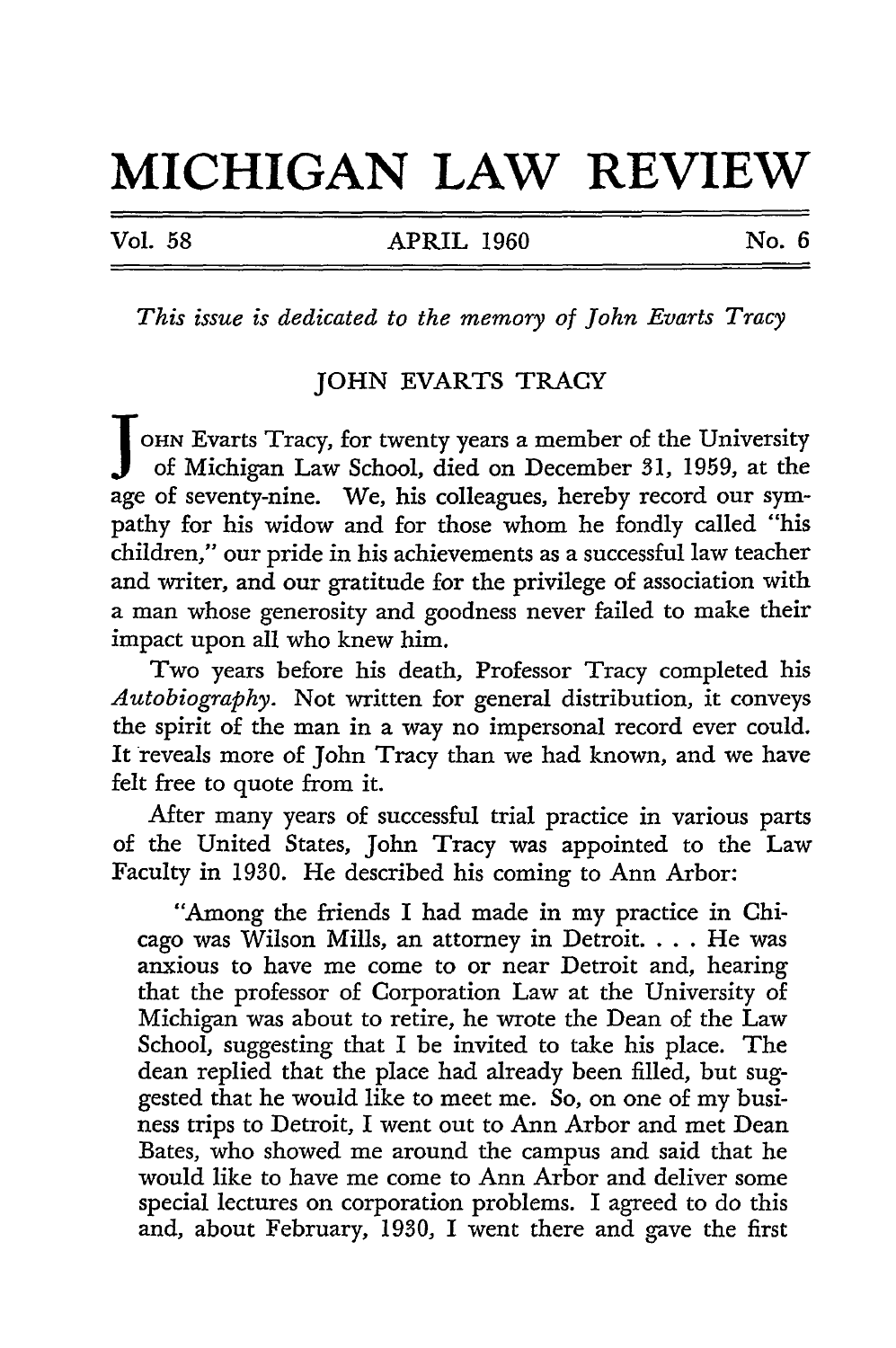of my eight lectures. After I returned to Chicago I was interested and pleased to receive a letter from Dean Bates, saying that law teachers were born and not made, that I was a born teacher and he would like to have me come and join his faculty."

Although it meant a substantial financial sacrifice, John Tracy decided to accept the invitation to join the Law Faculty. He was highly successful as a teacher. To those who studied under him, it was apparent that Professor Tracy derived great enjoyment and satisfaction from teaching. In his view there were no dull areas of the law. He approached each subject with a genuine and lively interest, and he possessed the ability to stir a similar interest on the part of his students. In numerous instances, the flame thus lighted for the first time in his classroom continued to burn brightly long after the student had finished his formal legal training.

One of Professor Tracy's great teaching assets was the long period of law practice he had had, with its enormous variety of experience. He drew on this reservoir unstintingly. Very often the practical significance of an abstract proposition of law was brought into sharp focus by a pointed illustration of its operation in a problem he had faced in practice.

The effectiveness of his efforts in stimulating the intellectual processes of young men and women, in enhancing their understanding and appreciation of the law, and in encouraging the development of their capacities to the highest degree of excellence, was augmented by the atmosphere that prevailed in his classroom. It was intent but never strained. Students participated freely in the discussions, even in the larger classes, without fear that their beginner's mistakes might embarrass them. Professor Tracy used the Socratic method, not as a cross-examiner but in a provocative fashion as an intellectual pilot. He was a man of plain words who made his thoughts clear. He was also blessed with a delightful sense of humor and enjoyed nothing more than a good joke. Occasionally he would tell one on himself. His students could not but sense that here was a man who liked what he was doing, who understood the intellectual (and sometimes emotional) problems of the legal neophyte, who was not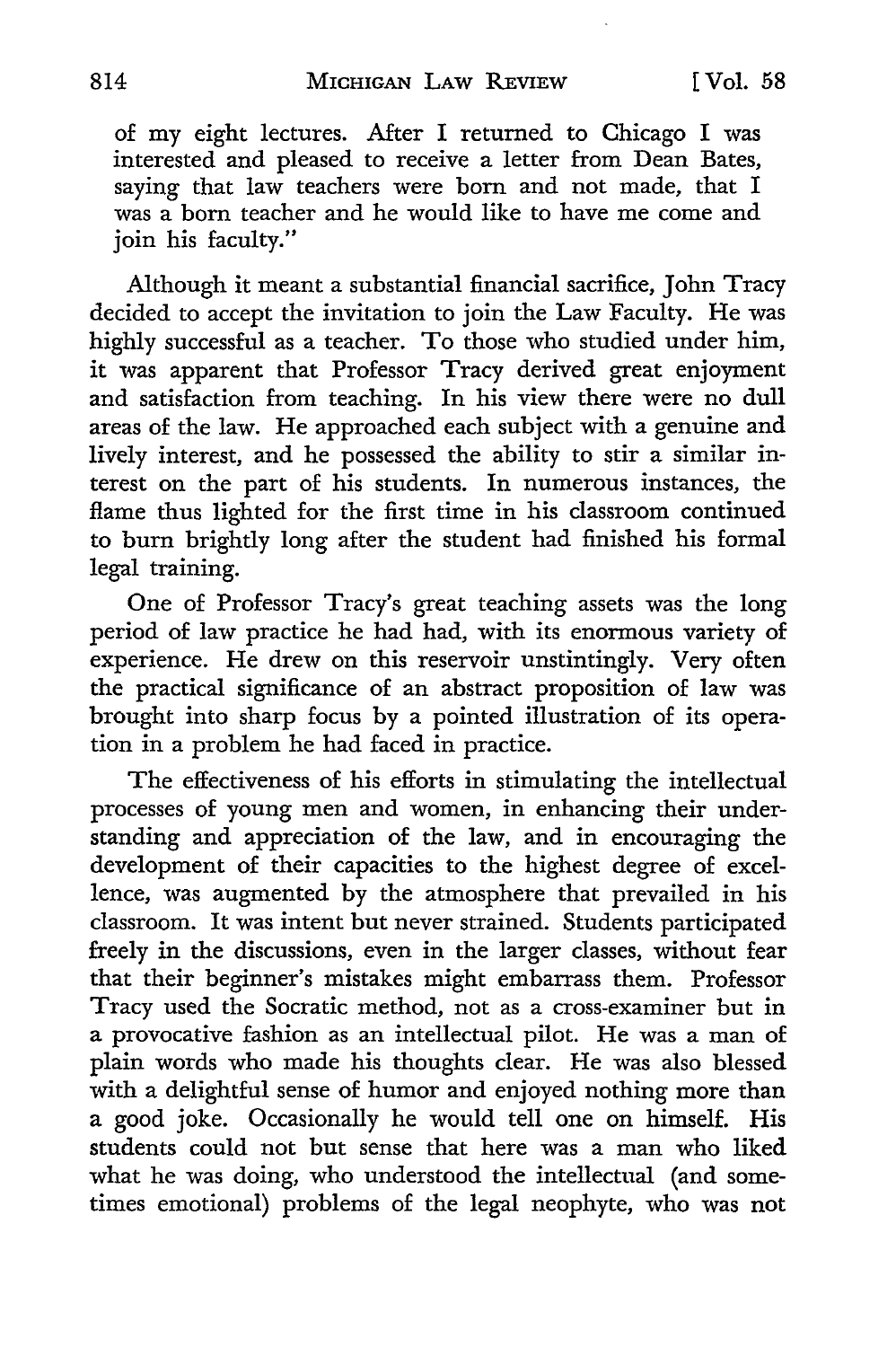only willing but eager to help them, and who viewed them not merely as a group of names on a chart but as individual human beings who were his friends. A student would sense these things in Professor Tracy's class because in truth that was the kind of teacher he was.

His attraction to creative, scholarly writing had manifested itself before his coming to Michigan in three articles and a widelyrecognized legal treatise entitled *Corporate Foreclosures, Receiverships, and Reorganizations.* During his first summer in Ann Arbor, he worked on his second book, *Corporation Practice,* volume 19 in Fletcher's *Cyclopedia of the Law of Private Corporations* (Perm. Ed.). His autobiography tells how he came to do further writing:

"Soon after I began to teach I found that our students were getting an excellent training in the study of law, but they knew little about how lawyers actually work. So, in the spring of 1931, I announced a series of lectures to law seniors on the problems they would encounter in practice. The lectures were well attended and well received and I repeated them the next year. In 1933 I published the lectures in a small book, entitled 'Hints on Entering the Practice of Law.' Many years later I rewrote the book, considerably enlarging it, and it was published by Prentice Hall in 1947 under the title 'The Successful Practice of Law'....

"Although I came to Michigan to work in the field of Corporations, due to the sudden death of a colleague I was asked to teach the course in Evidence, and that eventually became my major field of teaching. Not being satisfied with any of the published casebooks on the subject, I decided to get out my own casebook, which I used for a couple of years in mimeographed form, where I could make changes as I encountered new problems in teaching, and, in 1938, the book was published in printed form under the title 'Cases and Materials on Evidence'....

"After I retired from teaching, in 1949, I wrote and had published a one volume text on the same subject, entitled 'Handbook of the Law of Evidence,' also published by Prentice-Hall. $\ldots$ .

"One of my colleagues, E. Blythe Stason, who taught the course in Municipal Corporations, had gotten out his own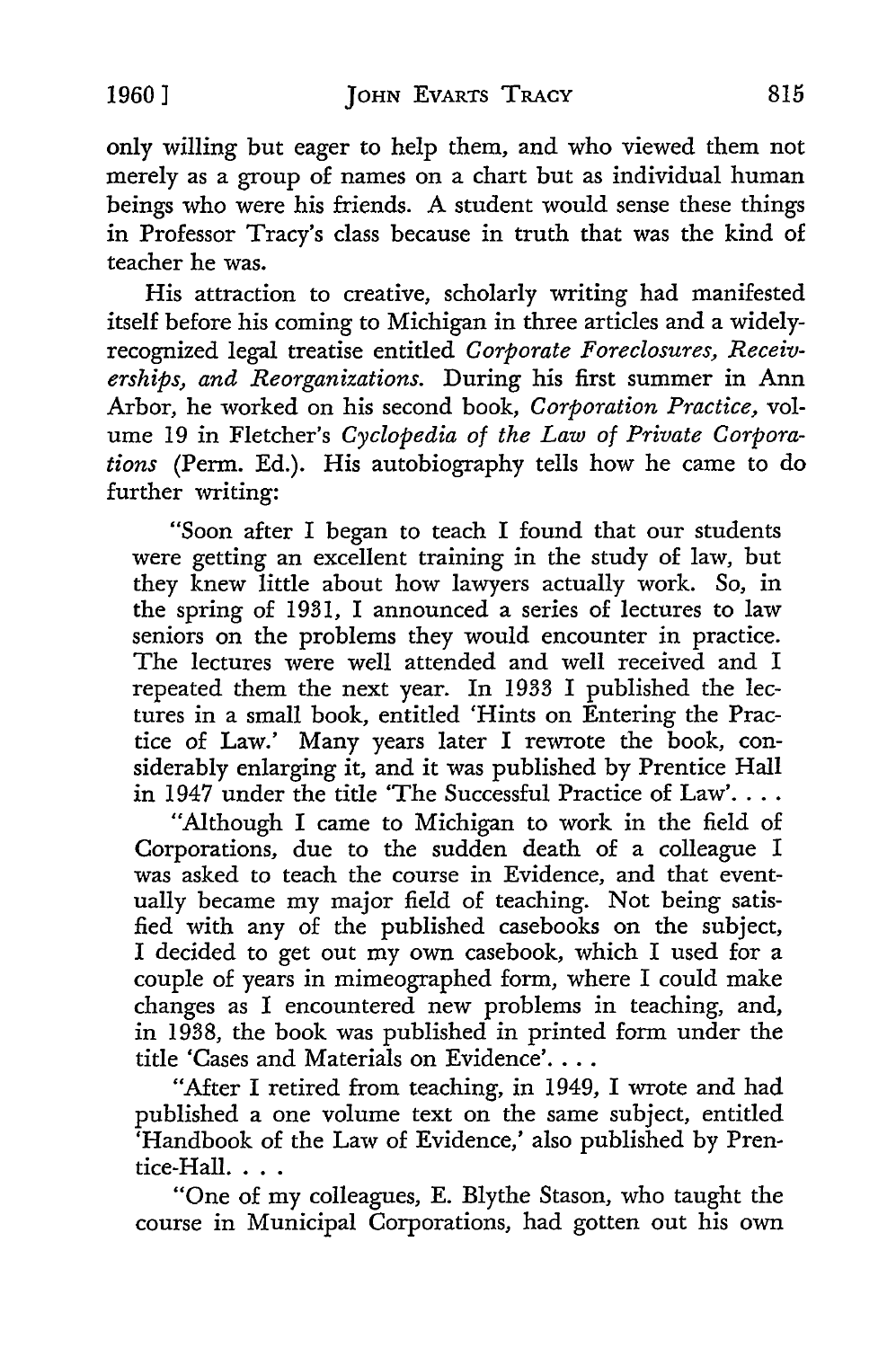casebook and, when he was made dean of the law school, when Mr. Bates retired in 1939, I was asked to take over that course. It was a rapidly developing field and the publisher of his book thought it was time for a new edition of the work. Dean Stason asked if I would collaborate with him on the new edition and I agreed to do so...."

Significant as Professor Tracy's legal writings were, they were not his only publications. In 1936, the *Michigan Alumnus Quarterly Review* published the first of a long series of articles and sketches, which brought enjoyment to countless readers and are well worth reading and rereading. The last of these, "The Case of In Re Neagle," was published in the winter 1959 issue.

Professor Tracy's generosity and helpfulness to young people and children were widely known. He provided for the care and education of three nieces and a nephew, who were left orphaned at an early age. He always referred to them as "his children." In many ways, he helped others. During his work on the board of the Children's Aid Society, he was not content merely to attend board meetings; instead he interested himself directly in the problems of the children under the care of the society, visited the boarding homes in use, and in every way demonstrated his real concern with their problems.

In addition to what might be termed his direct philanthropy, John Tracy was interested in a myriad of University and community affairs. We quote again from his own account:

"For the University I have served on the University Council, The Senate Advisory Committee on University Affairs, the University Committee on Honorary Degrees, the Board of Directors of the Michigan Union, and the Board in Control of Intercollegiate Athletics. On the last named board I served for seven years and I enjoyed very much my associations with the coaches and the athletes, who were a very fine lot. . . .

"In community affairs I served a term on the City Council, as alderman from our ward. I was a member of the Board of Directors of the **Y.M.C.A.,** and of the Ann Arbor Golf and Outing Club. I was a member of the Board of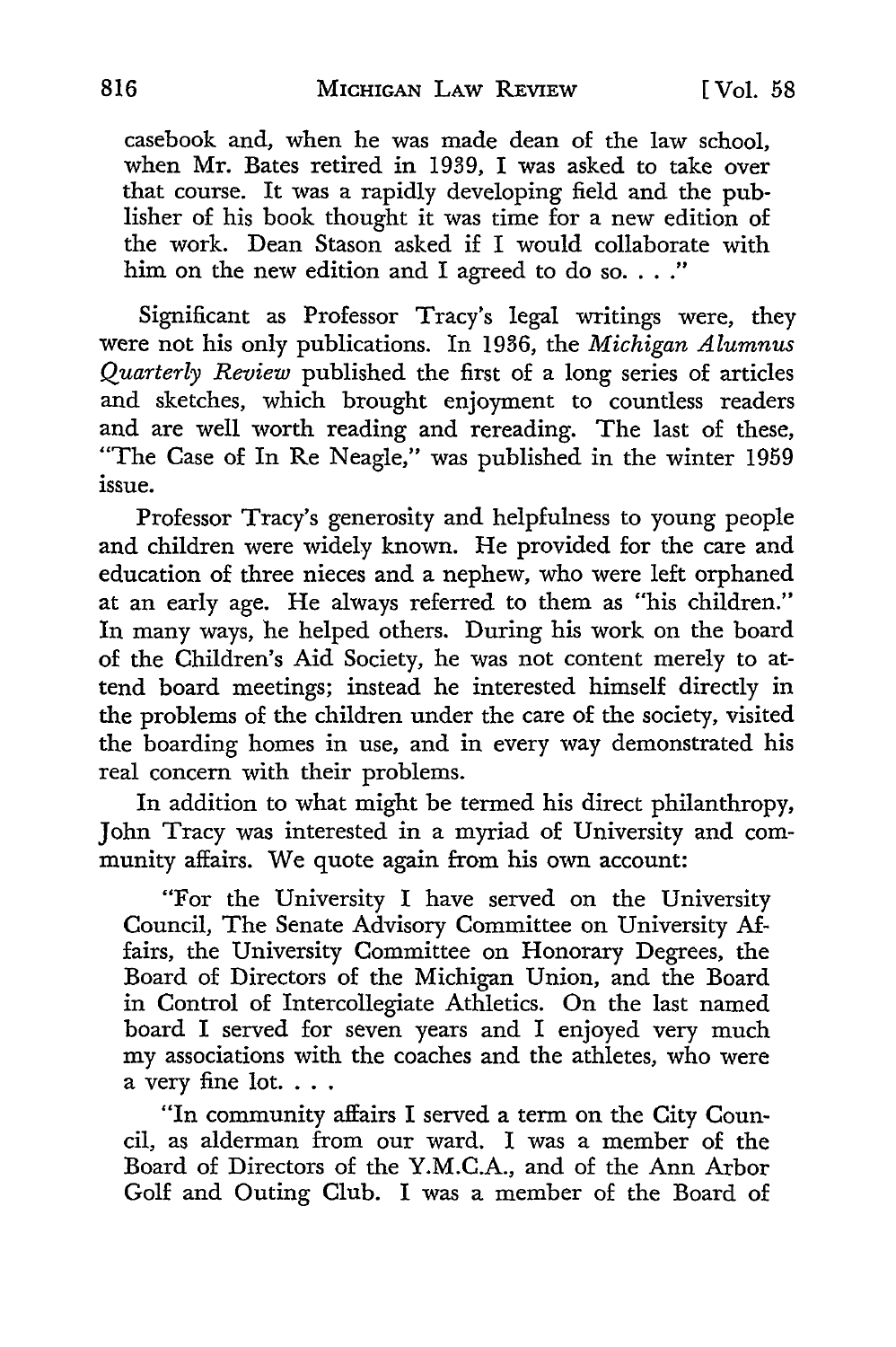Trustees of the Presbyterian church, I served on the Budget Committee of the Community Fund and I served, for many years, as a director and, at one *time,* as president of the Ann Arbor Branch of the Michigan Children's Aid Society. I served as a director of the Ann Arbor Rotary Club and as president of the club."

Rarely does a man appraise himself with the acuteness and modesty expressed by John Tracy when he wrote:

"The years in Ann Arbor have been particularly happy, with enjoyable work, assured tenure, congenial associates, a fascinating procession of students going by, to teach and to know whom was a constant joy, and, since 1933, the companionship of a charming, companionable, loving and devoted wife...

"My life has been what most people would call successful. . . . I have attained some honor and standing as a lawyer, a teacher, a public speaker, a writer and a citizen....

"I have not been a great man. I have a good mind, but it is quick, rather than profound. It does not compare with the minds of some of the students I have taught. I have not been a great lawyer, a great teacher, a great orator, or a great writer. What success I have attained in life has been due to the fact that, in nearly everything I have undertaken, I have been better than the average. . . . From some ancestor,-I have always wondered which one-I inherited a certain amount of common *sense,* which has enabled me to reduce a legal problem to its simplest proportions and to devise for clients solutions to their problems that had baffled lawyers who were abler and much more erudite than I was. If I have made any contribution to the law, it has been in its simplification.

"In view of the many adversities I have encountered, I have been fortunate in having been created by the Lord an extrovert and an optimist. I have done little brooding or self-analysis and I have usually, although not always, had confidence in my abilities and powers."

*We,* his colleagues over the years, believe that John Evarts Tracy underestimated himself in the foregoing statement, and that his abilities and powers were of a much higher order than